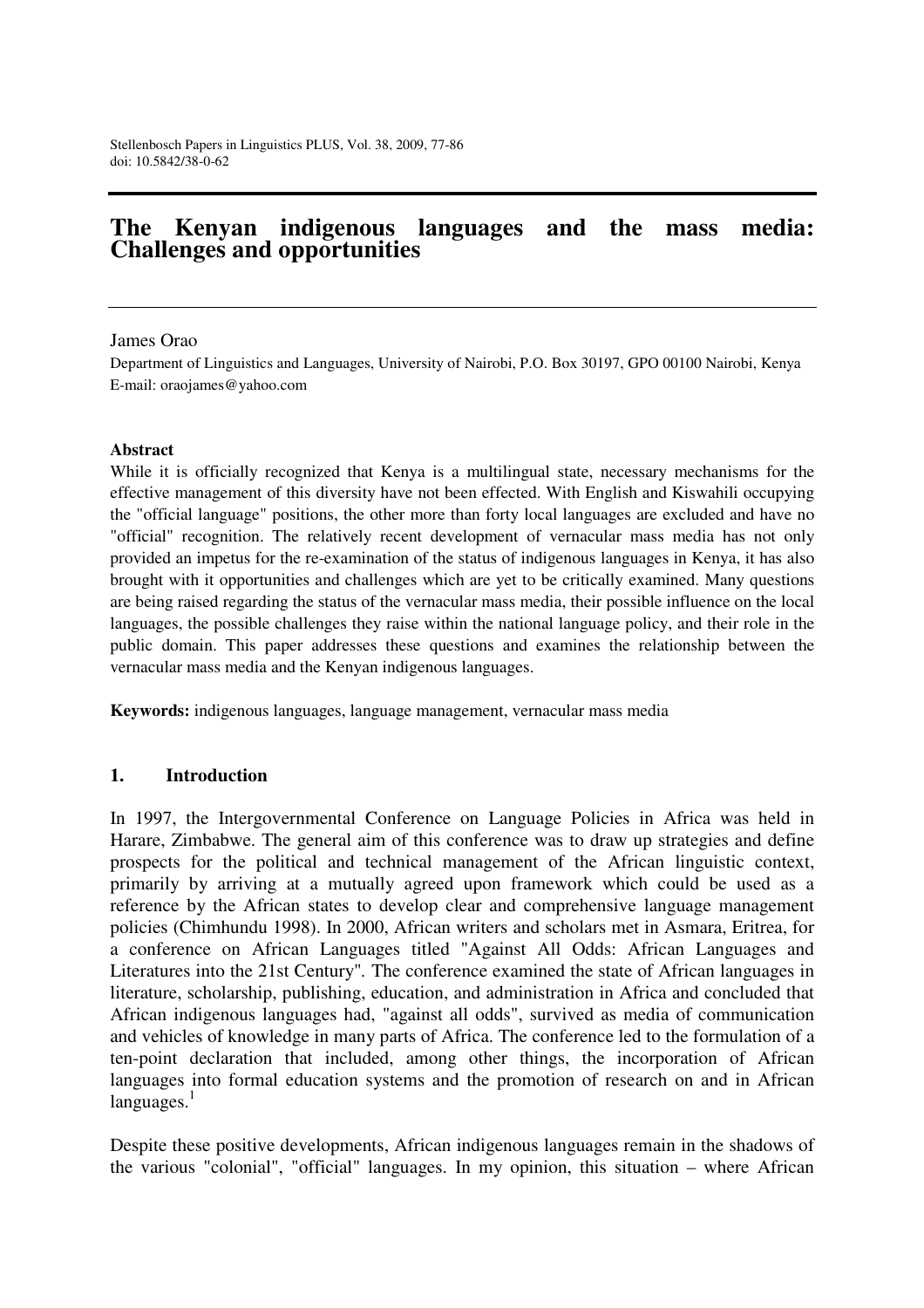indigenous languages are officially ignored – leads to indigenous languages remaining in the background and eventually being considered "dead". In Kenya the "officially ignored" indigenous languages are spoken by the majority of those with lower levels of education or no education at all. To this largely rural and less formally educated part of the population, the official languages are secondary languages which are very remote from their immediate needs and daily living. For this reason, it is not possible for them to participate in public discourse and public affairs which are conducted in the official languages. Public communications such as those referred to in the previous paragraph, therefore, do not reach their intended audience, namely speakers of indigenous languages.

The language handicap which results not only from the Kenyan "Tower of Babel" with its more than forty indigenous languages, but also from flawed national language planning and language policy, is worse for those with lower levels of education. This leads to a large section of the citizenry missing much of what goes on in the public.

In section 2 of this paper, I provide an overview of language management efforts being undertaken in Kenya as a framework for explaining the recent development of vernacular mass media, especially FM radio stations. Section 3 considers the development of these vernacular FM radio stations against the background of the general reformation of the mass media landscape in Kenya. It also considers the development of the vernacular mass media with reference to the various language management initiatives. Section 4 presents a deliberation on the relationship between the vernacular mass media and the indigenous language communities in Kenya, as well as the challenges and the future prospects for the mass media and the indigenous languages.

### **2. Multilingualism and language management in Kenya – an overview**

Kenya is a multilingual state with more than forty languages of which two are "official": Kiswahili is the national language and English is the official language. Lacking within this "Tower of Babel" is proper language planning, as a government supported systematic exercise entrenched in the national language planning policies. Language management entails deliberate attempts to regulate or modify languages, as well as the positions of and relations between different languages in a multilingual setting, in view of certain clearly set aims. Language management could, for example, involve attempts to change the status and domain of approved use of a language or concerted efforts to make materials available for a certain language in order to equip it for the new and changing needs of its users. Language planning, therefore, involves policy making as the first step in a very long and complex process.

Kenya's current language policies are either based on concepts carried over from the colonial idea of managing Kenyan multilingualism (Muthwii 2004:34) or are merely piggybacking on some other national issues, mainly education policies or more sinister political issues. For example, the education reforms that introduced the 8-4-4 system<sup>2</sup> also placed emphasis on the teaching of local languages at the lower primary school level and led to the systematic management of the various local languages.

As shown by Muthwii (2004), educational reform, right from the colonial period to the present, seems to be the main carrier of language planning impulses in Kenya. The main ideology behind all of the various policies has been internationalization and containment. The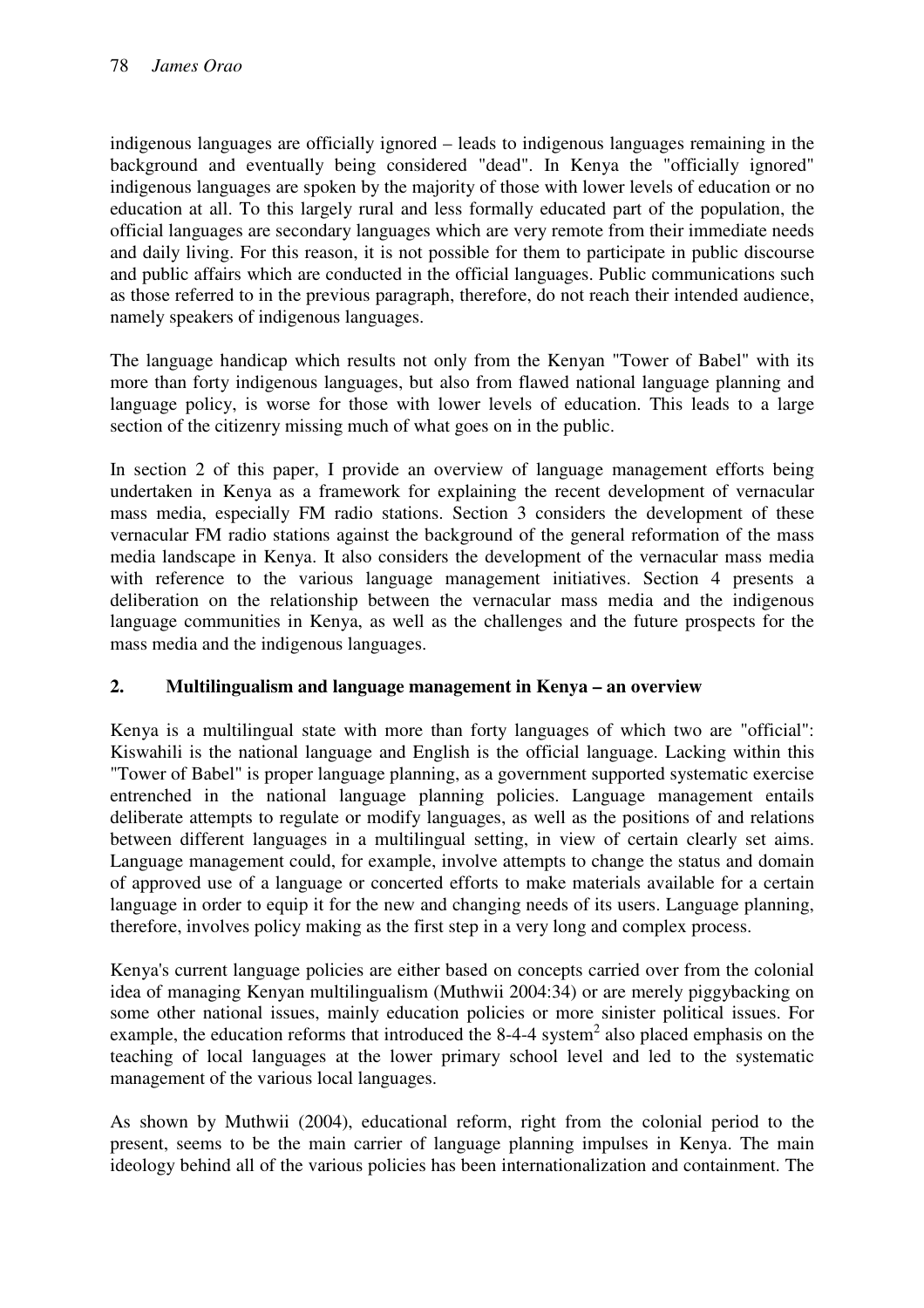push for internationalization has afforded English a higher premium and prestige at the cost of the indigenous languages, Kiswahili included. By containment as an ideology, I mean the systematic process with which policy makers have largely blocked the promotion of indigenous languages into the public sphere. In Kenya, it has been argued, especially by the government, that the use of indigenous languages is likely to emphasise ethnic divisions and thus increase national disunity. It is supposedly for this reason that successive governments have deemed it better to contain these languages and banish them to the realm of private communication.

In the long process of the development of Kiswahili into its current national status, a balance of power vis-à-vis English was maintained in the country. Various commissions and Acts of Parliament made recommendations and legislations in favour of the development of Kiswahili without any attention to the (other) indigenous languages. Kiswahili was first officially introduced in post-independent Kenya, in the Kenya Education Commission Report of 1964, which recommended that Kiswahili be taught, but not examined, in schools. In 1972, the Report of the Training Review Committee recommended the use of Kiswahili as the official public language and the language of government. It was not until 1974 that an Act of Parliament declared Kiswahili a national language in Kenya, bringing it virtually on par with English. Subsequent reports also recommended the promotion and strengthening of Kiswahili – for example, the Report of the Presidential Working Party on the Second University in Kenya of 1984. It took twenty years before Kiswahili could be taken as a school subject which is examinable in national examinations, such as the Kenya Certificate of Primary Education (K.C.P.E.) and the Kenya Certificate of Secondary Education (K.C.S.E.), thanks to the 8-4-4 education reforms of 1985 which finally brought it to that level. At present, the status of Kiswahili as a national language in Kenya is uncontested, even if there are doubts as to its teaching standards in the school curriculum.

The indigenous languages have not had much state promotion in public social spheres. In preindependence Kenya, the missionaries' efforts at Bible translations into the various indigenous languages and, most notably, the Beecher Reports (1942 and 1948) recommended the teaching of indigenous languages at lower primary school level. The Report of the National Committee on Educational Objectives and Policies of 1976 also recommended the teaching of indigenous languages. The two Reports led to the promotion of indigenous languages in the education system, with the Kenya Institute of Education (K.I.E.) being mandated to manage the project through, for example, the production of standardised teaching materials. This project has, as far as I know, since collapsed.

I do not wish to disregard the heterogeneous contextual variables necessary for effective language planning in a multilingual state and I recognise the fact that it is virtually impossible to promote all of the forty-plus languages in Kenya to the levels of Kiswahili and English. Nevertheless, the fact remains that the indigenous languages have not received serious consideration in the government's planning. This lack of commitment to the promotion of indigenous languages, in essence, means that Kenya has neither seriously considered nor recognised the consequences, demands and challenges of multilingualism within its borders. Further, it has not recognised the various challenges this poses to its national development strategies. Effective language management will aim at developing languages and, as an extension, create an ideal environment for social, economic and civic development – an important point that Kenya's policy makers seem not to have grasped.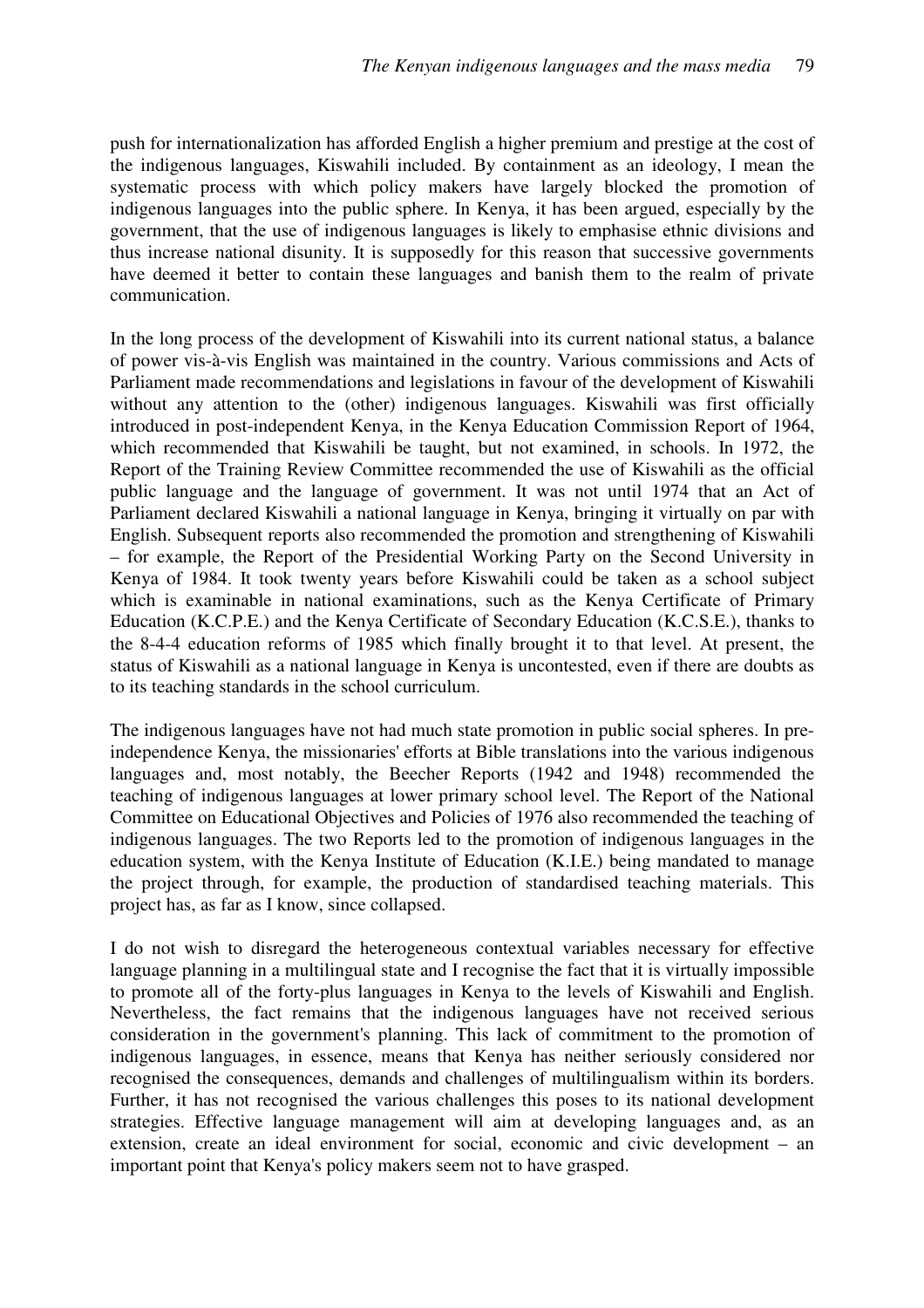Language policy and planning decisions have mostly concerned the two official languages. However, language planning in a multilingual multicultural state should go beyond planning only for the official languages. It should consider "what the roles, levels of functions and domains of usage of the indigenous languages ... should be" (Adegbija 1991:2). The Harare intergovernmental conference on language policy was seeking to address African countries' failure to do just this. In this case, the task is not yet to undertake concrete language planning activities like the development of orthography or corpus planning. The important task is to firstly create facilitating infrastructure through which these languages could move beyond private domains into public domains. In effect, this would create the necessary impulse needed by linguists, concerned bodies and the language users themselves to partake in concrete development strategies for the languages.

Kenya's failure at systematically and positively managing this local "Tower of Babel", in its own right and not as a sub-item on another national policy agenda, has recently been complicated by developments in the mass media in the country, to which I turn in the next section.

## **3. The media policy, the mass media and the Kenyan indigenous languages**

As is the case for language policy, the media regulation policy is not yet well articulated in Kenya. It is only the Constitution, and a range of Acts of Parliament, as well as civil and criminal law statutes, that provide for the regulation and management of both print and broadcast media (Moggi and Tessier 2001; Okello 2000; Mute 2000). The legislative framework for media policy is anchored in the Constitution of Kenya, section 79(1). Popular practice has been to appoint task forces to look into issues as a reactionary measure that, though not always successful, has led to some lasting positive changes in the media sector. The Kenya Broadcasting Cooperation Act (1989) provides the main regulatory framework. The Task Force on Press Laws (1993 and 1996), constituted to look into media ownership, licensing and development, among other things, resulted in the enactment of the Kenya Communication Act in 1998<sup>3</sup> which, in turn, led to the creation of the Communication Commission of Kenya (CCK) as the media regulatory body.

Since the introduction of multiparty politics in 1992, Kenya has witnessed unprecedented growth in the media sector. From one national broadcaster in radio and television and three main newspapers up until the mid 1990s, the number of radio stations, especially FM radio stations, has grown exponentially. This uncontrolled growth can be confirmed from the government's claims that they have run out of frequencies to allocate to new applicants. The floodgates opened with the licensing of the first ever FM station in Kenya, Capital FM, in 1996. Since then, the number of FM stations targeting different age groups and classes has risen. Broadcasting in the local languages<sup>4</sup> has also undergone the same kind of growth, with almost each of the major towns hosting FM stations broadcasting regionally or nationally (but mostly in the regional indigenous languages). For a very long time the local languages had to contend with limited air-time from the national government-owned broadcaster,  $KBC<sup>5</sup>$  – approximately 4 hours daily, divided into two segments, for the approximately 18 local languages covered at the time. Today there are several FM radio stations dedicated mainly to broadcasts in the various local languages. Royal Media, a private media company, leads in this field with more than six FM radio stations broadcasting in various local languages: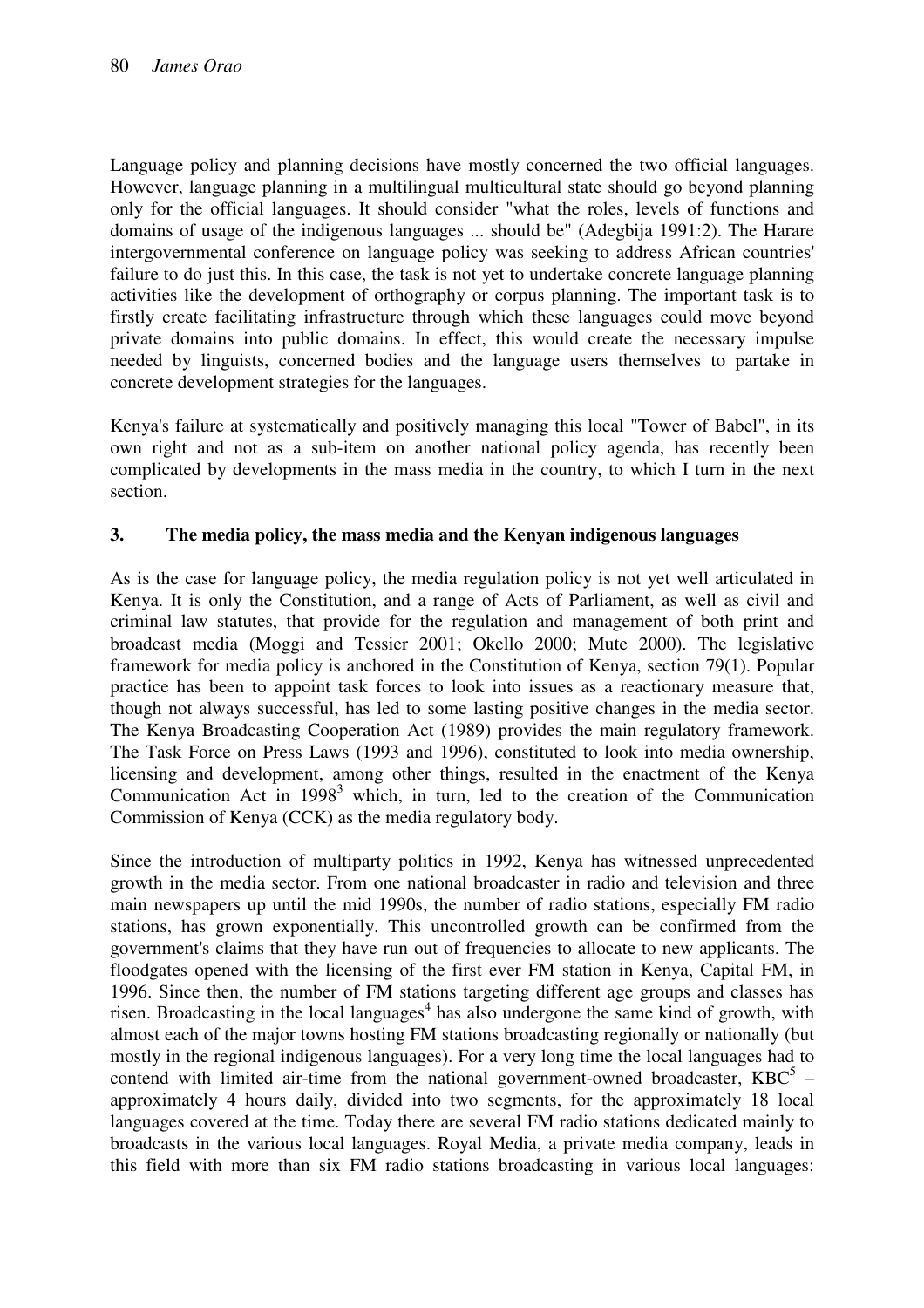Chamge FM, Egesa FM, Mulembe FM, Muuga FM, Inooro FM, and Ramogi FM. Other vernacular FM stations include Kameme FM and Cooro FM (Kikuyu), Lake Victoria FM (Dholuo), and Kass FM (Kalenjin). According to the BBC (BBC World Service Trust 2007), by 2007 the market share of these local language radio stations was 27% of the radio market, compared to 33% held by mainstream radiostations. Moreover, the vernacular radio stations keep increasing not only their number of listeners, but also their reach in the country, which has expanded from being concentrated in the urban areas to covering whole regions and, in some cases, the entire country.

Importantly, this boom is not a result of governmental efforts to promote the use of the local languages in broadcasting. These stations are in most cases private commercial ventures. As such, they are market oriented and their goal is primarily commercial. They have recognised, however, the fact that the indigenous languages are strong and play a key role in everyday communication in most of the communities in the country. While acknowledging this insight, it is also important to recognize the fact that any cultural promotion that the indigenous languages reap from the venture is purely accidental, an inevitable by-product. The current paper focuses on this by-product.

### **4. Mass media and indigenous languages: a symbiotic constellation**

The aforementioned developments of the mass media, especially FM radios, in the Kenyan local languages have been received with mixed reactions from different quarters of the Kenyan society. While the ordinary Kenyans – the target population with none or little formal education, mentioned in the introduction – received them wholeheartedly, praising their presentation of the current affairs programs in more accessible languages, some in the ruling elite dismissed them as divisive forces that strive to highlight ethnicity and thus divide Kenya along tribal lines. The impact of the mass media generally on its target groups need not be reiterated here. To date there has been no research on whether or not the mass media in the vernacular languages is capable of exerting influence on the vernacular languages they employ. In this paper, I do not propose to evaluate the concrete impact of the mass media on the indigenous languages; my aim is to sketch the relationship between the vernacular languages, on the one hand, and the vernacular mass media, on the other hand. I call this a symbiotic constellation: the mass media have something to offer the target local language communities and, by extension, the indigenous languages used in these communities. Conversely, the local language communities have something to offer the producers of the mass media. In this constellation, I argue, the media need the language communities just as much as the language communities have learnt to rely on the mass media for services.

From every perspective, the Kenyan indigenous languages – including Kikuyu, Kalenjin, Luhya and Dholuo with their more than 2 million speakers each – are minority languages. The minority status of these languages refers to their numbers of speakers, as well as their general position in Kenya. As mentioned above, due to the extent of illiteracy in Kenya, there is a large population whose relationship with the two official languages is remote. Moreover, were one to carry out a head count, one would probably find that there are more Kiswahili and English speakers, separately, than in any of the indigenous languages. <sup>6</sup> Therefore, by conferring minority status onto these languages, I would like to draw attention to their poorly recognised place in the communication structure, especially in relation to Kiswahili and English, and the fact that they do not otherwise have official sanction for use in public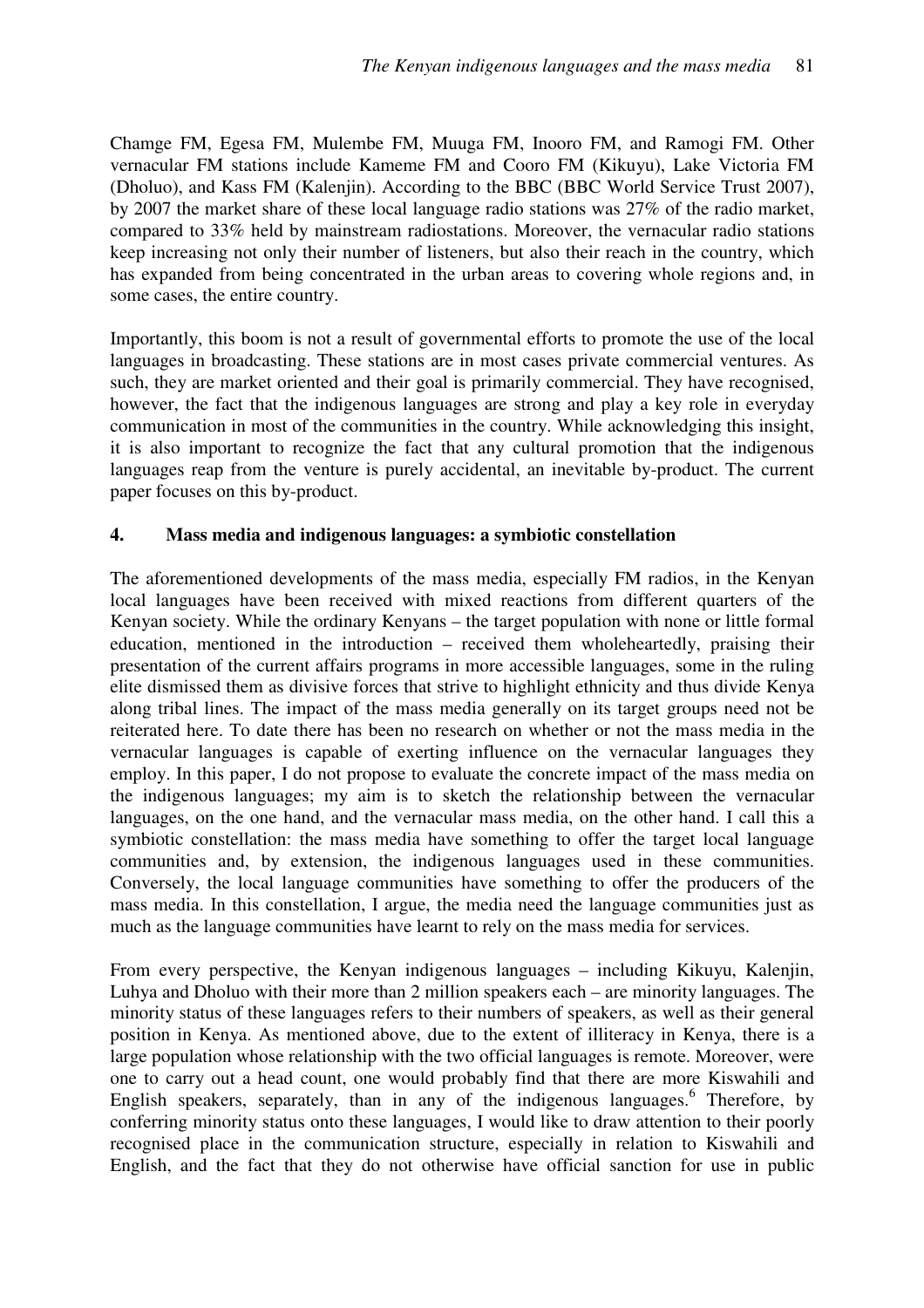spheres. Kiswahili and English are the most widely used languages in communicative situations in Kenya. Considering their favoured positions and the prestige attached to them, these languages could be considered major, if not hegemonial.

In discussing the symbiotic relationship between the mass media and the indigenous languages, a number of pertinent questions need to be asked: What is the role of the mass media in relation to the indigenous languages? Where are the possible convergent zones for the emerging mass media and the local languages? And, what could be gained, or lost, by the indigenous languages? These questions address what I consider to be the core of the symbiotic relationship. I do not propose to look at them systematically, because they tend to overlap and pre-empt each other. Instead, this paper outlines the symbiotic constellation in order to give an impression of the challenges and the options that this development poses for the mass media, the vernacular languages and the language planners, as well as the government, as an important role player in language management.

Vernacular media could play several roles within the target local language communities, of which economic gain is the most obvious one. Significant for this discussion, however, are two specific roles namely (i) developing a public sphere within the given language community, thereby allowing the community to participate in creating its own news agenda, and (ii) providing an indication that the indigenous languages are sufficiently developed to cope with a fast changing world and, therefore, to effectively cater for the communicative and social needs of their speakers. The latter has been referred to by Cormack (n.d.) as the symbolic role of the indigenous mass media. It is also a very positive result of marketsensitivity to linguistic resources of otherwise underrepresented and perhaps neglected communities – a positive by-product, as mentioned above.

To elucidate the roles of vernacular mass media mentioned above, following Cormack's (n.d.) definition of the symbolic role of the mass media in the indigenous languages, it is noteworthy that in this role the vernacular mass media could offer the indigenous language some prestige. In a country such as Kenya where the younger generations from many language communities are ignoring their own mother tongue, this could, even if only marginally, help restore this much-neglected part of the language community. The use of the local language and the airing of local language programming give considerable prestige to the local/regional popular culture by publicly recognizing the dignity of its medium of expression. Furthermore, vernacular mass media are exerting a big influence on most local language communities who have few or no opportunities for geographical or social mobility. The vernacular mass media, therefore, play a significant role in shaping language pride and language choice, also in the process bringing these communities in touch with various socioeconomic innovations. They could thus be considered the trendsetters after which target groups may fashion their language.

In spite of seemingly supportive effects of the use of vernacular languages in local radio broadcasts, a number of questions arise regarding the usefulness of the local languages in a rapidly developing world (with new terms in politics, economics, and every social sphere), and whether they can be effective as means of communication, especially regarding speedy global developments and innovations. Questions also arise regarding how the media cope with the dilemma of having to relay information about things and concepts for which the target language community might not have equivalent terminology.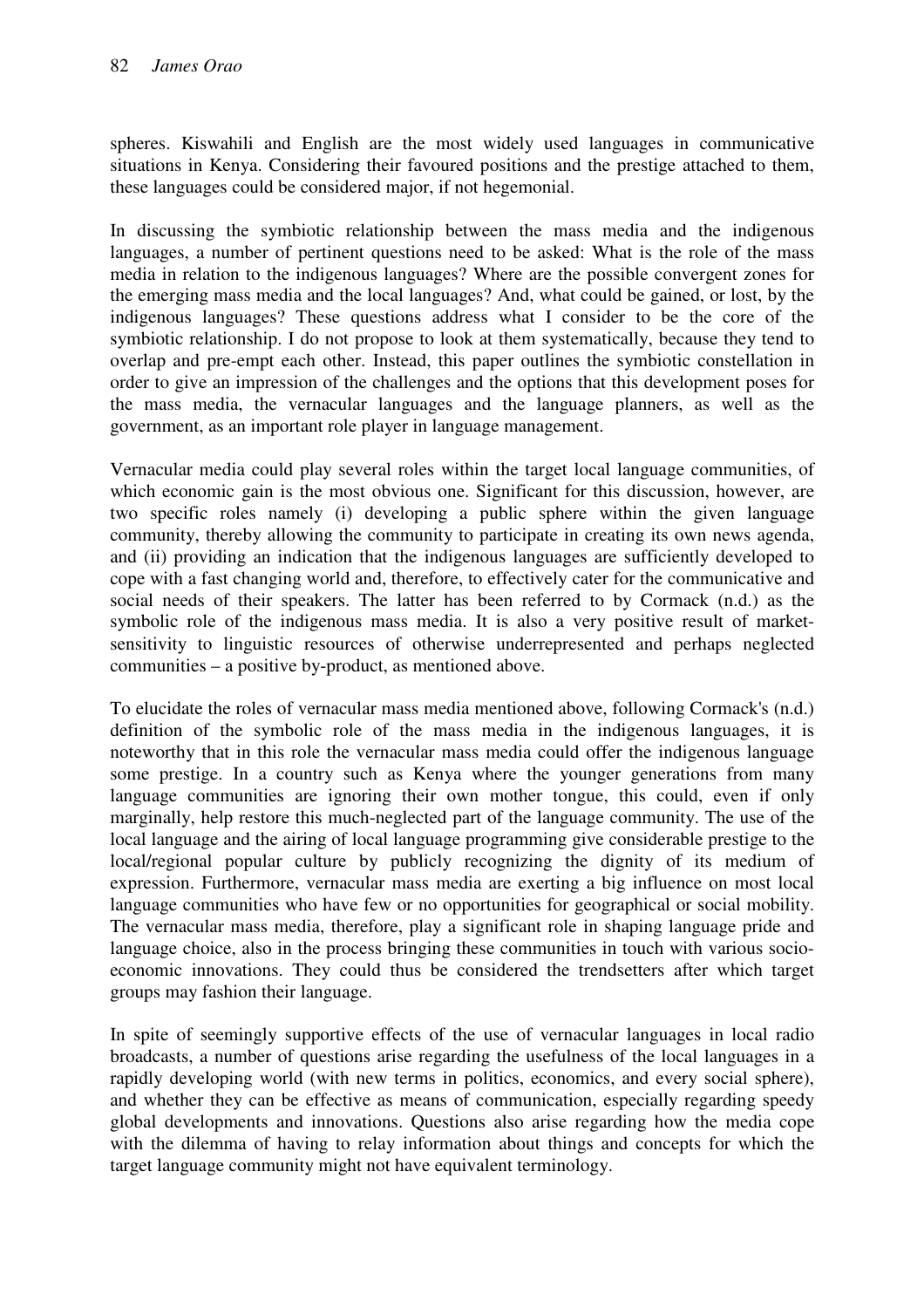Like all languages, the indigenous languages in Kenya are dynamic and in interaction with other languages, and they modify themselves. Adaptation to a changing context is illustrated in the wide use of loanwords in the local languages in Kenya which is, of course, a universal trend. In an effort to represent the technological and cultural changes among and around the language community at large, the mass media has resorted to calquing, direct borrowing, compounding and semantic extension, processes that have effectively added to the lexicon of the indigenous languages. Some terms and concepts are nativized – phonologically modified to conform to the local language conventions (e.g. *mobile phone* has been nativized in Dholuo to *mobael*) – while others are adopted wholesale. These newly created words sometimes quickly gain wide acceptance within the target language community, tremendously expanding the lexical plane of the local languages.

However, the above-mentioned gain also has a downside. Language researchers are now worried that the uncontrolled introduction of unstandardised words and terms could do so much damage to the language that it could negate the gains that the vernacular media could bring in this regard. An illustrative example is another term used to refer to a mobile phone in Dholuo – *ong'we yamo*, which alludes to the fact that a mobile phone receives waves, thus the reference to wind (*yamo*) and smelling/receiving (*ng'weyo*). This colourful word is gradually being replaced by the nativized loan word *mobael.*

Nevertheless, it would be safe to assert that, overall, the vernacular mass media have brought the local languages several critical steps forward towards their usage in the public sphere. Their importation and use or creation of loanwords has helped the various language communities name foreign concepts and, by extension, take part in national and public discourses of interest. The vernacular mass media have stepped in to address the gaps created by the changing linguistic realities due to changes taking place in the language communities themselves and, more importantly, also in the outside world. When one is able to name something – like an idea or a concept – it is demystified and thus brought closer to the everyday communicative purposes of a language community. In this way, the language community moves a step forward towards participating in public discourse.

It would be naïve to assert that these indigenous languages have, as a result, attained a status that equals that of the official languages for communication or trade purposes. Nevertheless, their development – the expansion of their lexicon and the improved status they have gained – has helped to ensure that they are used in the public domain, albeit still in a restricted sense. They are no longer confined to the private domain. Vernacular radio has, therefore, opened up new avenues and opportunities for the development of the various local languages.

Listening to the FM stations in Kenya, one is confronted with numerous interactive shows that are on offer. The programming ranges from breakfast shows (with news and political commentaries and live call-ins) to those dealing with any number of interesting social issues of the day. That these are undertaken in the indigenous languages, which for a long time had been condemned as being unfit for public communication, exemplifies the way the mass media have created new opportunities for collective participation and have redefined the resources for self-definition. The increased role of the vernacular mass media can be read from the reactions to and accusations leveled against their role in the early 2008 ethnic violence in Kenya. Being conscious of the deep connections between political, economic,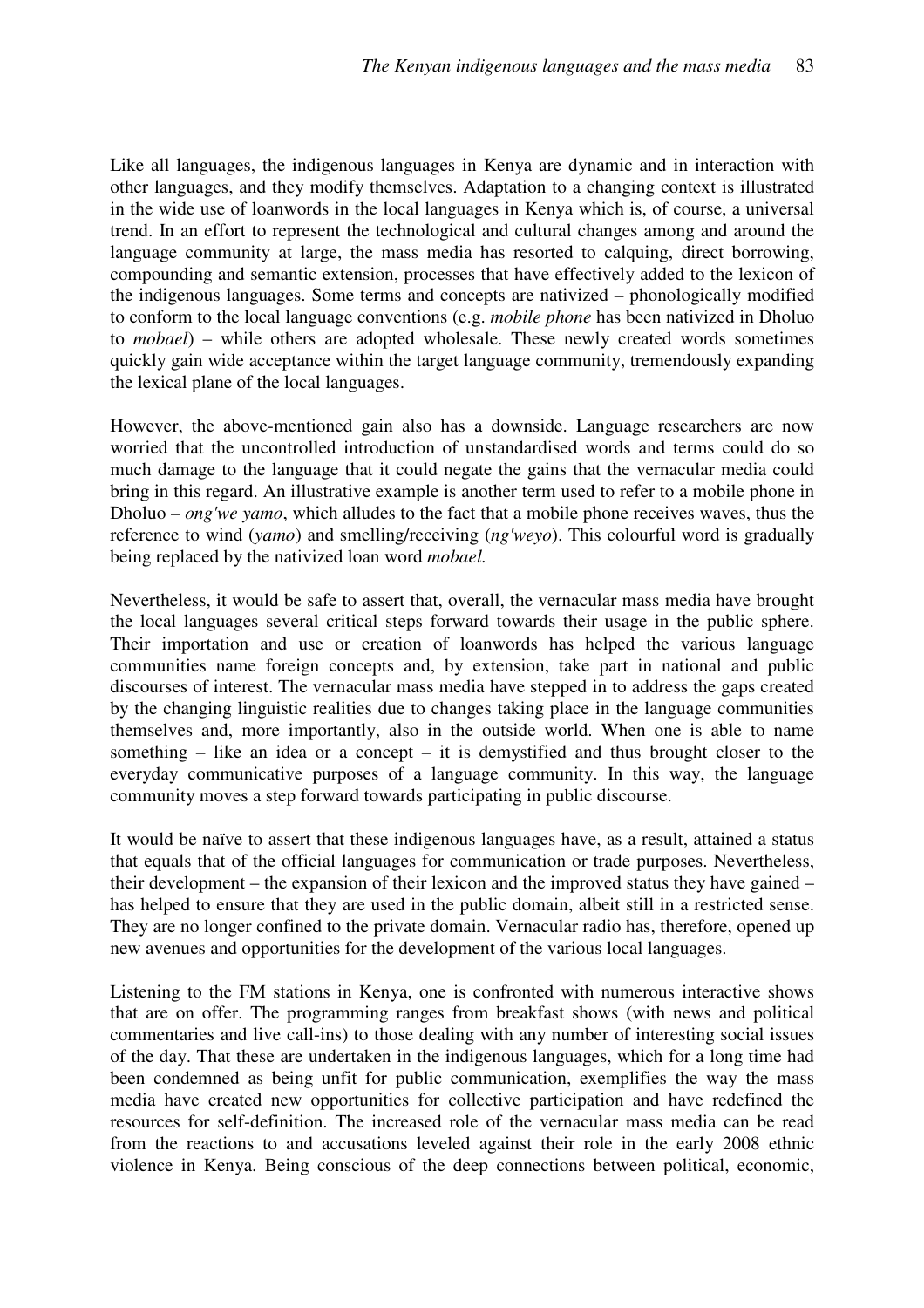historic and symbolic orders in Kenya, I view the mass media as a significant apparatus for the development of the various indigenous language communities. They have the capacity to ensure a continued cultural flow beyond language borders and are thus capable of connecting language communities beyond their ethnic boundaries.

The developments sketched above show that with proper infrastructure, the indigenous languages are also in a position to develop to the point where they are usable in public interaction. The relationship between the mass media and the local Kenyan music industry presents an encouraging case. Since their inception, the FM radio stations and the locally owned television channels have been on the forefront of promoting local Kenyan (and East African) music. Apart from the debates regarding policy-backed stipulation of time allocation for the locally produced media content on Kenyan mass media, the FM stations themselves recognised not only the gap that existed for local music due to the KBCs concentration on western music but also the profitable venture that existed in partnerships with local musicians and producers. This marketing insight has ensured that both parties – the FM stations and the local music industry – have developed based on a symbiotic relationship. The insights and infrastructure that have promoted local music could (with guidelines formulated to address the issues raised above by the linguists and language researchers) also promote the various indigenous languages employed by the mass media.

Having examined the roles that mass media play in promoting and developing the indigenous languages, I come to what I refer to above as the convergent zone, i.e. a place where the media and the languages meet in a symbiotic constellation in which both have something to offer. I believe that this is important because, as mentioned above, these FM radio stations are commercial ventures that are distinguished clearly from the public service broadcaster KBC and the community radios, and therefore aim at economically exploiting a market and making a profit. Their continued services to the indigenous languages are on condition of assured financial profit.

This commercial venture leads to the first convergent zone: survival. In a multi-ethnic society such as Kenya, where politics of ethnicity (and therefore ethnolinguistic) rivalry abound, many local languages see the need to assert themselves. In Kenya in the recent past, the vernacular mass media have become further arenas for politics and ethnic self-assertion. The mass media provide one very important avenue for this self-assertion via interplay of the mass media, politics, and ethnicity or "ethnic journalism" (Omwanda 2000:220). The mass media, on the other hand, see their survival in tapping the mostly "virgin" resources of the indigenous languages. With the high number of FM stations targeting the youth, and therefore broadcasting mostly in English and *Sheng*, 7 the vernacular FM radio stations target the rural folk in their own languages, therefore claiming a niche that is likely to ensure their economic survival in the competitive field.

# **5. Conclusion**

As mentioned above, the most significant gain for the indigenous languages is the fact that the mass media afford them an opportunity to move from the private domain (being restricted to private use) to the public domain (turning into languages of public use). What are apparently not properly provided yet, are frameworks and regulations that will protect local languages and local communities against possible infringements and abuse by the vernacular mass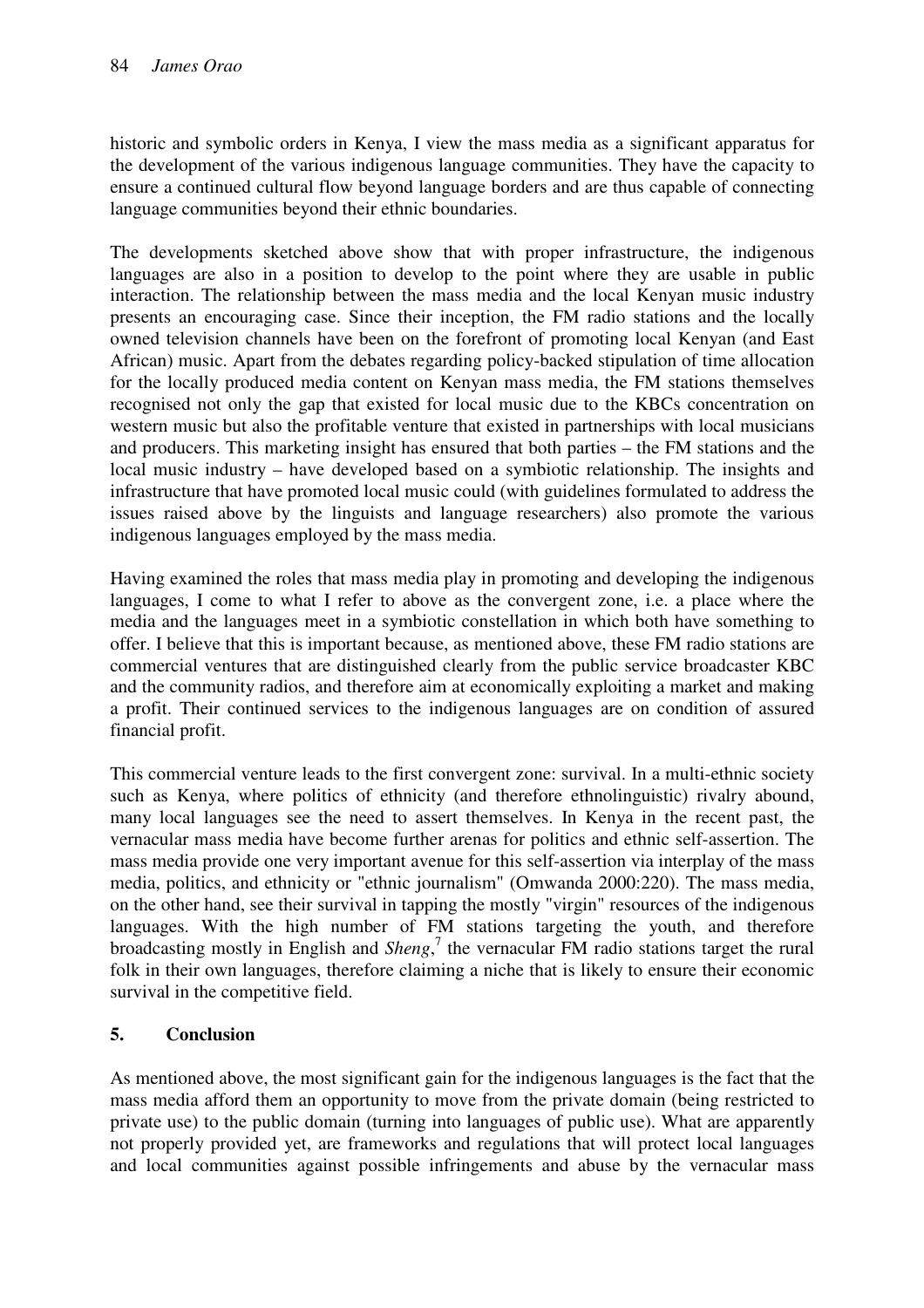media. African linguists and researchers have expressed concern in this regard: on the one hand, there is concern for the integrity of the languages themselves and, on the other hand, there is concern for the ways in which people can be incited to violence, as is claimed to have been the case during and after Kenya's general elections of 2007. These frameworks and regulations should, of course, primarily ensure quality and ethical journalism. As Omwanda (2000:222) suggests "in an ethnically diverse society such as Kenya, the state must still play an important role in assuring a level playing field for all groups to equitably participate in the mass media market." This should, however, not be seen as advocating for state control of the mass media. The institution of an independent, legally-mandated media oversight body (like the Kenya Media Council) ought to ensure that the development of the mass media operates within stipulated ethics.

### **Notes**

- 1. Downloaded from http://www.outreach.psu.edu/programs/allodds/declaration.html on 12 March 2009.
- 2. The 8-4-4 system eight years primary education, four years secondary education, and four years university or higher education – was introduced in 1985 to replace the then 7-4-2-3 system – seven years primary, four years secondary, two years higher secondary and three years university education. The 8-4-4 system was meant to focus on vocational training to provide the skills required for self-employment or employment in the informal sectors of the economy.
- 3. This has been amended in the Kenya Communications (Amendment) Act 2008, which came into force in January 2009. Of note in this amended Act are Section 5(a) (which gives the minister of communications the power to issues policy guidelines) and Section 5(b) (which states the independence of the communications commission). In essence, the communications commission remains a political body, which is vulnerable to political manipulations from the government.
- 4. It is important to note that this is not the first time in Kenya's history that there have been vernacular mass media – cf. Karanja (2000).
- 5. KBC's programming for the local languages is divided into Western Service (for the western regions of the country), Eastern Service (for the eastern regions) and Central Service (for the central regions).
- 6. Important in this consideration is the fact English is not only the official language but also the language of instruction in the education system. Kiswahili, on the other hand, enjoys the status of the national language. The two languages thus command more speakers than any other indigenous language in Kenya.
- 7. Originating from the slums of Eastlands in Nairobi, *Sheng* has developed into a sociolect very common in many Kenyan urban centres. In its many varieties, it consists mostly of modifications of combinations from English and Kiswahili. Depending on the locality of the urban centre, it is also laced with borrowings from the surrounding language communities. Thus, standard *Sheng* as such does not exist. In fact, even in Nairobi alone one tends to note differences depending on which part of the city the speaker comes from. See Githioria (2002), Mazrui (1995) and Ogechi (2005).

### **References**

Adegbija, E. 1991. *The Context of Language Planning in Africa: An Illustration with Nigeria.* Duisburg: L.A.U.D.